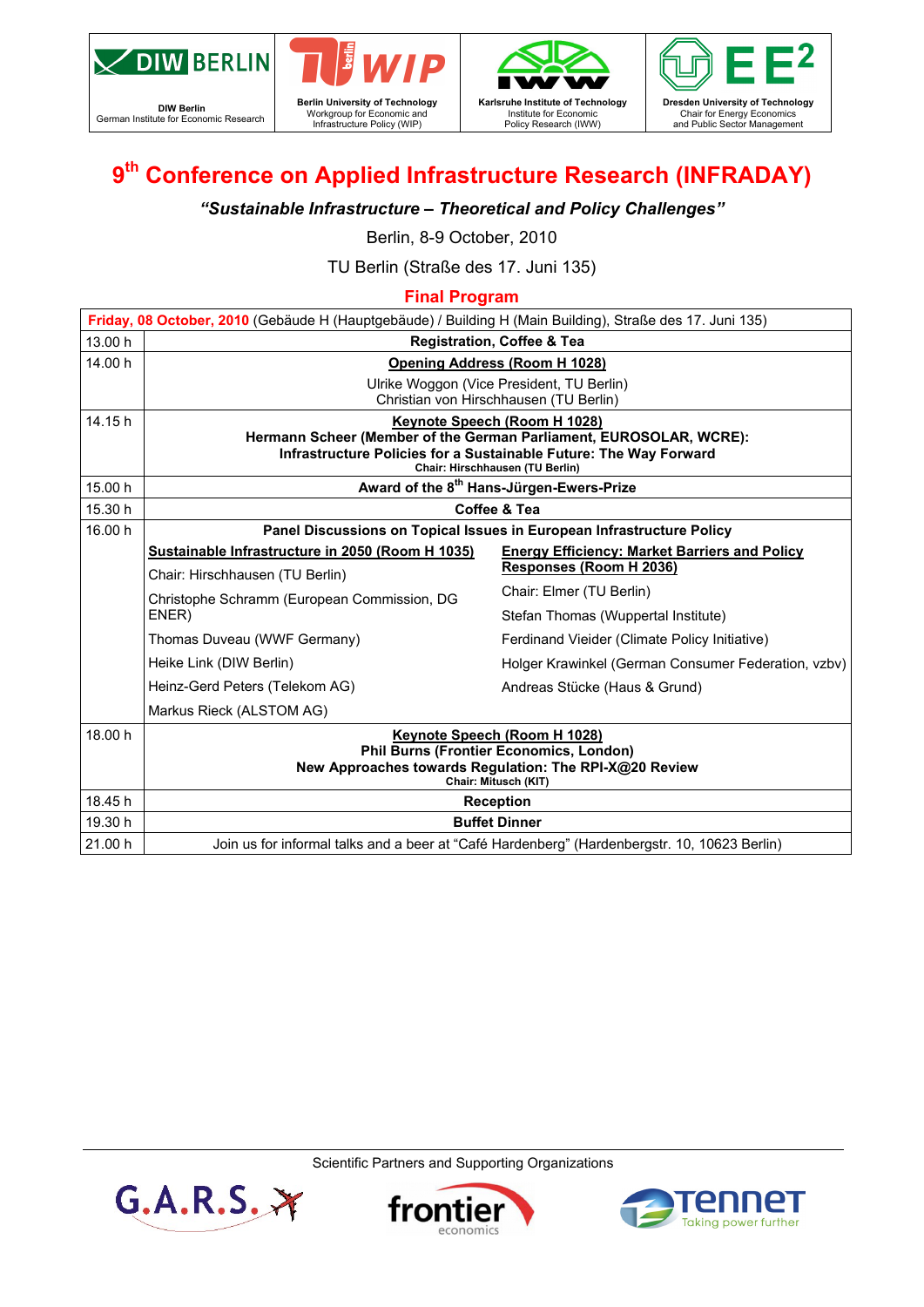

**DIW Berlin**<br>
German Institute for Economic Research





Policy Research (IWW)

Z  $\overline{\mathbb{F}}$ **Dresden University of Technology**  Chair for Energy Economics and Public Sector Management

## **9th Conference on Applied Infrastructure Research (INFRADAY)**

#### **Final Program**

|         | Saturday, 9 October, 2010 (Gebäude H (Hauptgebäude) / Building H (Main Building), Straße des 17. Juni 135)                                                                                                                                                                                                                                                                                                                                             |                                                                                                     |                                                                                                                                                                                                                                                                                                                                                                                                         |                                                                                                                                                                                                                                                                                                                                                                                                                                                                                  |  |                                                                                                                                                                                                                                                                                                                                                                                                                                                                                                                                                                                                                                                                              |                                       |  |  |
|---------|--------------------------------------------------------------------------------------------------------------------------------------------------------------------------------------------------------------------------------------------------------------------------------------------------------------------------------------------------------------------------------------------------------------------------------------------------------|-----------------------------------------------------------------------------------------------------|---------------------------------------------------------------------------------------------------------------------------------------------------------------------------------------------------------------------------------------------------------------------------------------------------------------------------------------------------------------------------------------------------------|----------------------------------------------------------------------------------------------------------------------------------------------------------------------------------------------------------------------------------------------------------------------------------------------------------------------------------------------------------------------------------------------------------------------------------------------------------------------------------|--|------------------------------------------------------------------------------------------------------------------------------------------------------------------------------------------------------------------------------------------------------------------------------------------------------------------------------------------------------------------------------------------------------------------------------------------------------------------------------------------------------------------------------------------------------------------------------------------------------------------------------------------------------------------------------|---------------------------------------|--|--|
| 8.00h   | <b>Registration, Coffee &amp; Tea</b>                                                                                                                                                                                                                                                                                                                                                                                                                  |                                                                                                     |                                                                                                                                                                                                                                                                                                                                                                                                         |                                                                                                                                                                                                                                                                                                                                                                                                                                                                                  |  |                                                                                                                                                                                                                                                                                                                                                                                                                                                                                                                                                                                                                                                                              |                                       |  |  |
| 9.00h   | Keynote Speech (Room H 1028)                                                                                                                                                                                                                                                                                                                                                                                                                           |                                                                                                     |                                                                                                                                                                                                                                                                                                                                                                                                         |                                                                                                                                                                                                                                                                                                                                                                                                                                                                                  |  |                                                                                                                                                                                                                                                                                                                                                                                                                                                                                                                                                                                                                                                                              |                                       |  |  |
|         | Christian Dobelke (TenneT): Creating the Internal Energy Market - A Report from Within<br>Chair: Hirschhausen (TU Berlin)                                                                                                                                                                                                                                                                                                                              |                                                                                                     |                                                                                                                                                                                                                                                                                                                                                                                                         |                                                                                                                                                                                                                                                                                                                                                                                                                                                                                  |  |                                                                                                                                                                                                                                                                                                                                                                                                                                                                                                                                                                                                                                                                              |                                       |  |  |
| 9.45 h  | <b>Regulation I</b><br>(Room H 1035)<br>Chair: Neumann (DIW Berlin)<br>Laffont / Crampes (Toulouse School<br>of Economics): Pricing the<br>Connection to an Electricity<br><b>Distribution Network</b><br>Ruderer (MPI, LMU Munich):<br>Regulating Investments in Vertically<br><b>Related Industries</b><br>Vareda (Autoridade da Concorrência)<br>/ Brito (UNL): Can Vertical Separation<br>Reduce Non-Price Discrimination and<br>Increase Welfare? | (Room H 2035)<br>Chair: Mitusch (KIT)<br><b>Anticipation Problem</b><br><b>Investment Decisions</b> | <b>Sustainability Investment</b><br>Scarsi / Smith (ORR): Different<br>Approaches to Infrastructure<br>Investment Sustainability in EU<br>Railways: Four Case Studies<br>Rious / Dessante (Supélec) / Perez /<br>Glachant (EUI): Power Transmission<br>Network Investment as an<br>Burger / Gatzen / Riechmann<br>(Frontier Economics): CO <sub>2</sub> Price and<br><b>Policy Uncertainty in Plant</b> | <b>Efficiency Analysis I</b><br>(Room H 2036)<br>Chair: Nieswand (DIW Berlin)<br>De Witte (KU Leuven): Efficiency<br><b>Analysis of Water Utilities</b><br>Oelmann (WIK) / Growitsch<br>(WIK/EWI): Cost Benchmarking in<br>the German Water Sector<br>Bashyal (WIK): ICT and Productivity<br>in OECD Energy and Water Supply<br>Industries - A Dynamic Panel<br>Estimation                                                                                                       |  | <b>German Electricity</b><br>(Room H 2037)<br>Chair: Wand (TU Berlin)<br>Roetzel / Pedell (Univ. Stuttgart):<br>Incentive Regulation's Effects on<br>Electricity Companies' Management,<br>Processes, and Organisation:<br><b>Evidence from the German Electricity</b><br>Sector<br>Canty (infraCOMP): Five Years Down<br>the Road: Empirical Evidence from<br>Distribution Network Tariff Regulation<br>in Germany<br>Growitsch (WIK/EWI) / Höffler /<br>Wissner (WIK): Market Concentration<br>and Market Power Measurement on<br>the German Balancing Power Market<br>Haucap / Heimeshoff / Jovanovic<br>(Univ. Duesseldorf): Did the<br>Harmonization of the Four German |                                       |  |  |
|         |                                                                                                                                                                                                                                                                                                                                                                                                                                                        |                                                                                                     |                                                                                                                                                                                                                                                                                                                                                                                                         |                                                                                                                                                                                                                                                                                                                                                                                                                                                                                  |  | Control Areas Led to More                                                                                                                                                                                                                                                                                                                                                                                                                                                                                                                                                                                                                                                    | Efficiency? An Econometric Analysis   |  |  |
| 11.30 h |                                                                                                                                                                                                                                                                                                                                                                                                                                                        |                                                                                                     |                                                                                                                                                                                                                                                                                                                                                                                                         | Coffee & Tea, Refreshments, Snacks                                                                                                                                                                                                                                                                                                                                                                                                                                               |  |                                                                                                                                                                                                                                                                                                                                                                                                                                                                                                                                                                                                                                                                              |                                       |  |  |
| 11.45 h | <b>Regulation II</b><br>(Room H 1035)                                                                                                                                                                                                                                                                                                                                                                                                                  |                                                                                                     | <b>Organizational Models</b><br>(Room H 2035)                                                                                                                                                                                                                                                                                                                                                           | <b>Efficiency Analysis II</b><br>(Room H 2036)                                                                                                                                                                                                                                                                                                                                                                                                                                   |  | <b>Renewables Integration</b><br>(Room H 2037)                                                                                                                                                                                                                                                                                                                                                                                                                                                                                                                                                                                                                               |                                       |  |  |
|         | Chair: Henze (Tilburg University)                                                                                                                                                                                                                                                                                                                                                                                                                      | Chair: Klatt (TU Berlin)                                                                            |                                                                                                                                                                                                                                                                                                                                                                                                         | Chair: Growitsch (EWI)<br>Wetzel / Krautzberger (Univ. of<br>Cologne): Transport and CO <sub>2</sub> :<br>Productivity Growth and Carbon<br>Dioxide Emissions in the European<br><b>Commercial Transport Industry</b><br>Nieswand (DIW Berlin) / Walter: Cost<br>Efficiency and Subsidization in<br>German Local Public Bus Transit<br>Eden / Hooper / Bjørndal / Bjørndal<br>(NHH): Distributed Generation in<br>Electricity Networks - Benchmarking<br>Models and Revenue Caps |  | Chair: Rosellón (CIDE)                                                                                                                                                                                                                                                                                                                                                                                                                                                                                                                                                                                                                                                       |                                       |  |  |
|         | Nikogosian / Veith (ZEW): On<br>Vertical Integration, Regulation and<br>Non-Price Discrimination in German<br><b>Electricity Markets</b>                                                                                                                                                                                                                                                                                                               | <b>Distribution</b>                                                                                 | Marzano (Politecnico di Milano): City<br>Objectives and Monopoly<br>Franchising: An Empirical Analysis of<br>Calls for Tenders in Italian Gas                                                                                                                                                                                                                                                           |                                                                                                                                                                                                                                                                                                                                                                                                                                                                                  |  | Schill / Rosellón (DIW Berlin) / Egerer<br>(TU Dresden): Regulated<br>Transmission Expansion in Electricity<br>Networks: The Effects of Fluctuating<br>Demand and Wind Generation                                                                                                                                                                                                                                                                                                                                                                                                                                                                                            |                                       |  |  |
|         | Zaccagnino / Garrone (Politecnico di<br>Milano): Competition and Investment<br>in Communication Networks and<br>Services. Evidence from OECD<br>Countries<br>Henze / Schütt (Tilburg University):<br>Transparency and Broadband<br><b>Internet Access Quality</b>                                                                                                                                                                                      |                                                                                                     | Cappiello (Univ. Bologna) / Garrone<br>(Univ. Milano) / Nardi (Univ.<br>Bocconi): Cooperation between Local<br>Actors in Infrastructure Projects:<br><b>Evidence from Italian Utilities</b>                                                                                                                                                                                                             |                                                                                                                                                                                                                                                                                                                                                                                                                                                                                  |  | Nicolosi (EWI) / Mills / Wiser<br>(Berkeley National Laboratory): On<br>the Importance of Modeling with High<br>Temporal Resolution - A Comparison<br>of High RES-E Penetration Scenarios<br>Burstedde / Bettzüge / Panke (EWI) /<br>Moser / Linnemann / Schuster<br>(RWTH Aachen): Scenarios for a<br>North Sea Supergrid: Technical<br>Feasibility of HVDC Connections and<br>their Economic Impact on the<br><b>Riparian Power Markets</b>                                                                                                                                                                                                                                |                                       |  |  |
| 13.15h  |                                                                                                                                                                                                                                                                                                                                                                                                                                                        |                                                                                                     |                                                                                                                                                                                                                                                                                                                                                                                                         |                                                                                                                                                                                                                                                                                                                                                                                                                                                                                  |  |                                                                                                                                                                                                                                                                                                                                                                                                                                                                                                                                                                                                                                                                              |                                       |  |  |
| 14.15h  | Lunch ("Lichthof")<br>Keynote Speech: Steven Gabriel (Univ. of Maryland)                                                                                                                                                                                                                                                                                                                                                                               |                                                                                                     |                                                                                                                                                                                                                                                                                                                                                                                                         |                                                                                                                                                                                                                                                                                                                                                                                                                                                                                  |  |                                                                                                                                                                                                                                                                                                                                                                                                                                                                                                                                                                                                                                                                              |                                       |  |  |
| 15.00 h | Electricity I                                                                                                                                                                                                                                                                                                                                                                                                                                          | Internet &<br><b>GARS Air I</b><br>Transport I                                                      |                                                                                                                                                                                                                                                                                                                                                                                                         |                                                                                                                                                                                                                                                                                                                                                                                                                                                                                  |  | Carbon Capture,<br>Transport and $CO2$                                                                                                                                                                                                                                                                                                                                                                                                                                                                                                                                                                                                                                       |                                       |  |  |
| 16.45 h |                                                                                                                                                                                                                                                                                                                                                                                                                                                        | <b>Transport and Storage</b><br>Telecommunication<br>Coffee & Tea, Refreshments, Snacks             |                                                                                                                                                                                                                                                                                                                                                                                                         |                                                                                                                                                                                                                                                                                                                                                                                                                                                                                  |  |                                                                                                                                                                                                                                                                                                                                                                                                                                                                                                                                                                                                                                                                              |                                       |  |  |
| 17.00 h | <b>Electricity II</b><br>Grid                                                                                                                                                                                                                                                                                                                                                                                                                          | Smart Meter & Smart                                                                                 | <b>GARS Air II</b>                                                                                                                                                                                                                                                                                                                                                                                      | <b>Transport II</b>                                                                                                                                                                                                                                                                                                                                                                                                                                                              |  | <b>Resource Markets</b>                                                                                                                                                                                                                                                                                                                                                                                                                                                                                                                                                                                                                                                      | <b>Energy Efficiency</b><br>and $CO2$ |  |  |

Scientific Partners and Supporting Organizations